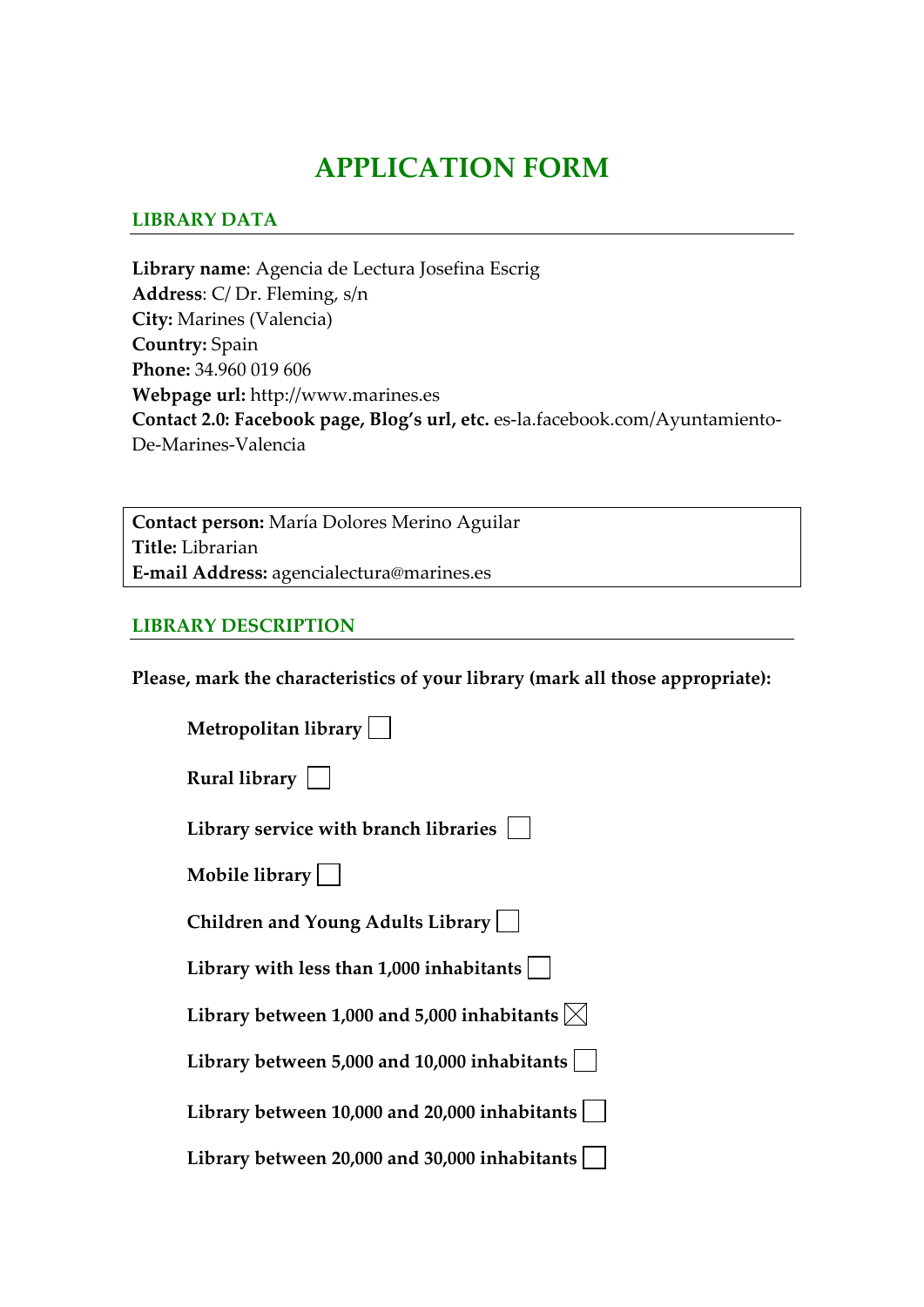| Library between 30,000 and 100,000 inhabitants $\vert \ \ \vert$  |
|-------------------------------------------------------------------|
| Library between $100,000$ and $200,000$ inhabitants $\vert$       |
| Library between 200,000 and 500,000 inhabitants $\vert \ \ \vert$ |
| Library with more than 500,000 inhabitants $\vert \ \ \vert$      |
|                                                                   |

## **MORE INFORMATION**

**Please, tell us a bit more about your library, pictures are also welcome:** 

**Short description:** we are an small library situated into a small village near of Valencia town. We have about 6.000 volums between books, audio and video materials and internet too. Our library it´s about 100 m2 and have got 36 reader seats. All our services are totally free and it´s open to all people even foreigners.

**Current library programs:** by the moment we haven´t got any cooperation program with foreign countries. We have spoken tales activities sometimes, reading activities, drawing, etc.

# **Please tell us about the kind of activities you would be interested in doing with your sister library:**

**We wan**t to have a sister library and share some experiencies, ways of life and keep in contact with other country. We want to open new expectatives to our youth students and involucrate them into this program. We are a library with very little resources so we cannot spend money in doing it. We want to start a friendly relationship in those that could be possible to cooperate but we haven´t got very clear in which program doing it.